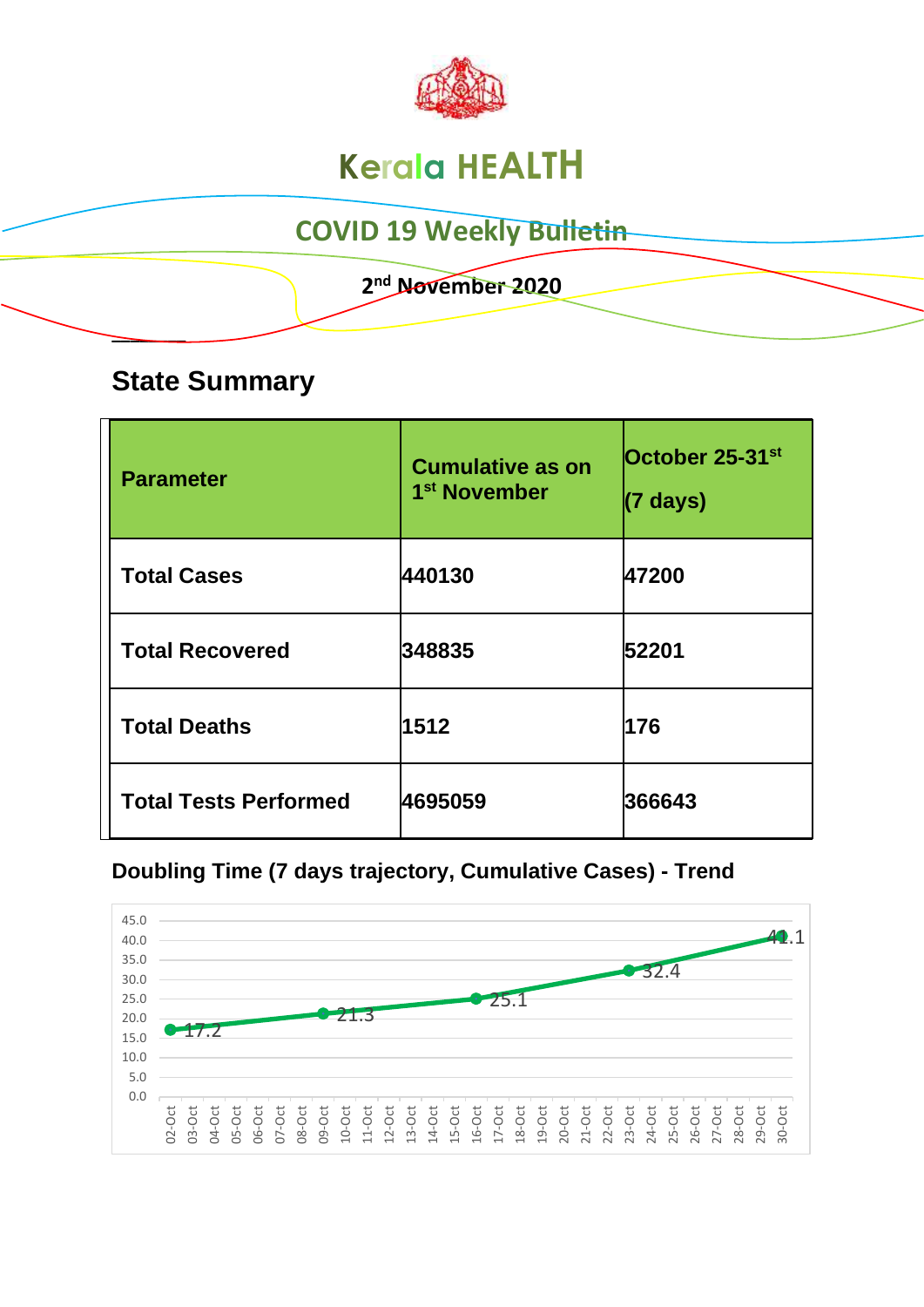



#### **Trend of District wise Doubling Time (Cumulative Cases, 7 days trajectory)**

#### **Tests per Million- Weekly data (7 days)**

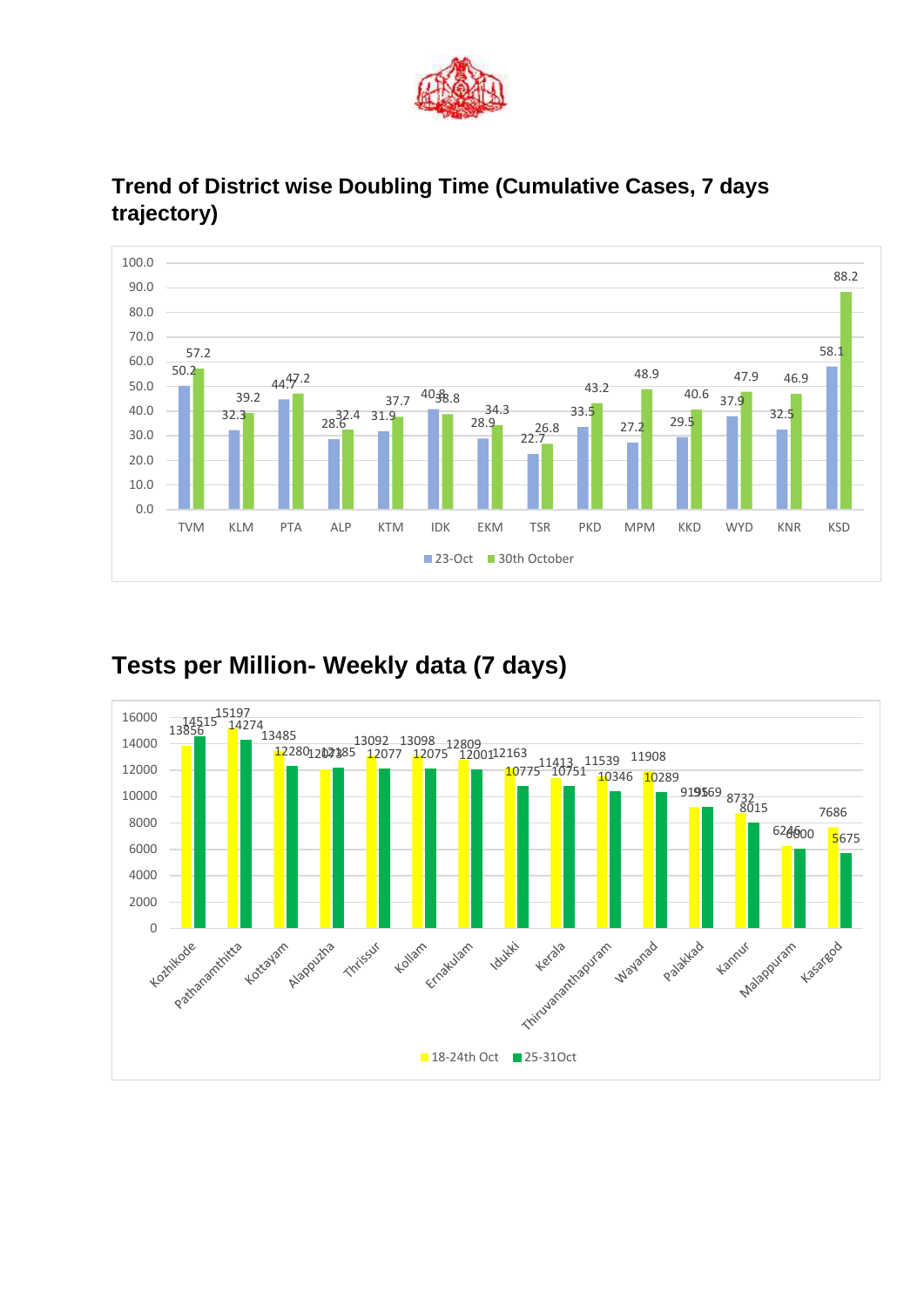

**Test Positivity Rate- Weekly data**



### **Process Indicators**

| <b>Indicators</b>                                    | <b>Cumulative</b> |
|------------------------------------------------------|-------------------|
| <b>Total Number of Personnel's Trained</b>           | 1086068           |
| <b>Total Number of IEC materials generated</b>       | 602171            |
| <b>Total Number of Clusters identified</b>           | 592               |
| <b>Total Number of Clusters declared as Inactive</b> | 404               |
| <b>Total additional HR deployed</b>                  | 13086             |
| <b>Total Number of psychological counselling</b>     | 4454986           |
| <b>Total Number of Telemedicine consultation</b>     | 51053             |
| <b>Total Number of House visits by volunteers</b>    | 10191881*         |

\*from August onwards